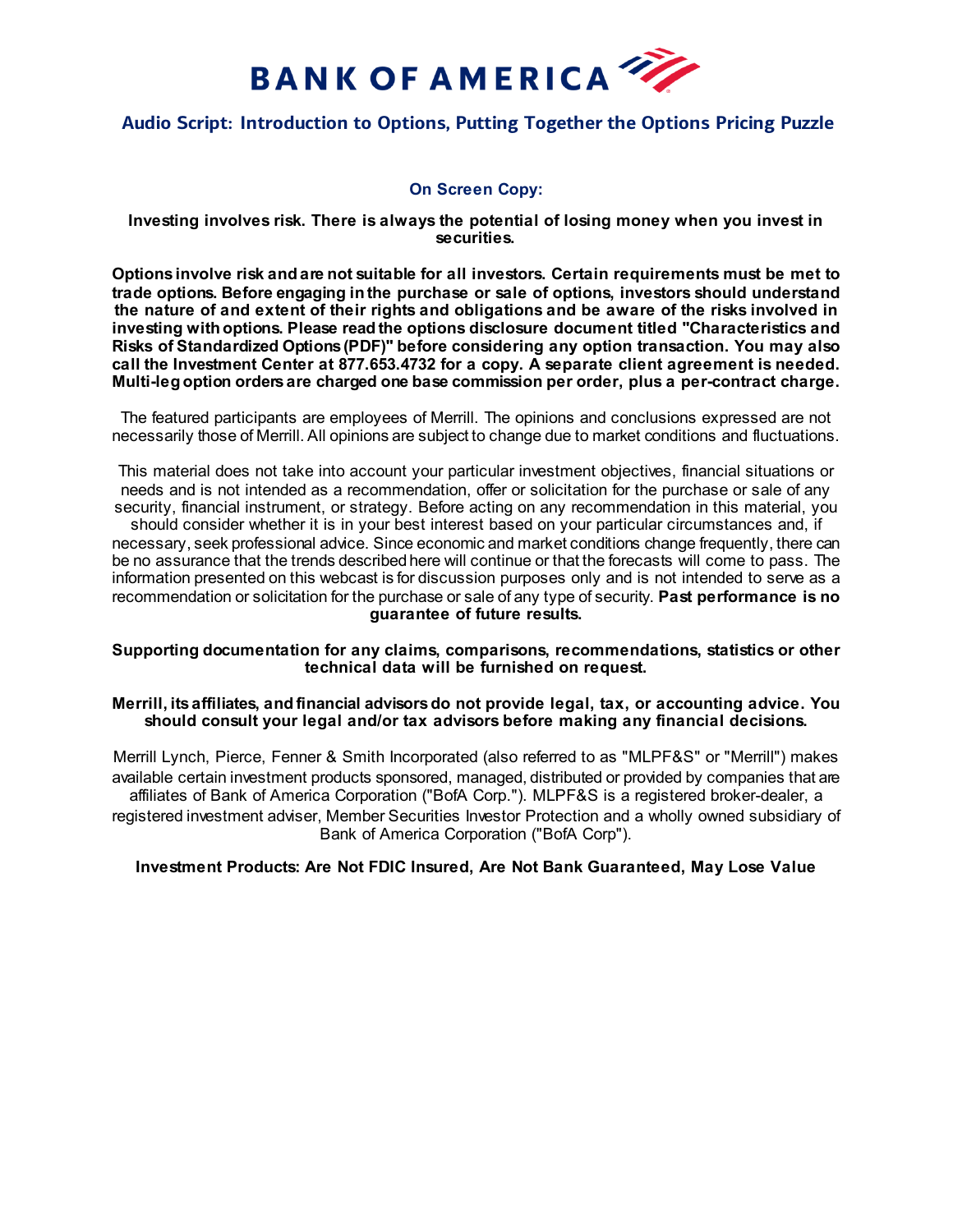### **Audio Script:**

You may wonder how an option moves when the underlying security moves. Does the option move at the same pace as the underlying security? In order to understand how an option reacts to its underlying security, you really need to understand how an option is priced. Today, we are going to put the options pricing puzzle together.

Before we get started, Please take a moment to read through and be aware of all of the information contained in these disclosures. Options involve risk, are not for everyone, and require a separate application and approval. It is important to read the Options Disclosure Document titled "Characteristics and risks of standardized options". You can find a link to this document in the disclosure section at the bottom of the page. You can contact us if you have questions on this information or anything else we cover today.

How are we going to put the options pricing puzzle together? For the first half of our agenda, we are going to cover the foundational concepts of options beginning with the anatomy of an option and the difference of a call and a put. For the second half, we will look at how an option is priced and how that price reacts to stock movement and other factors. Let's dive in.

What exactly is an option? Well, the first option contract was created in the  $17<sup>th</sup>$  century in response to the rising prices of tulips, history refers to this as "tulip bulb mania". During tulip bulb mania, tulip investors wanted a way to execute upon a specified price for a certain period of time, as a result contracts were issued and fluctuated in value just as the tulips did. Do not worry, that is all the history we have in this presentation however, we will absolutely cover mathematics.

The text book definition of an option states that an option is a contract to buy or sell a specific financial product known as the underlying instrument or interest. An option is simply a contractual agreement between a buyer and seller. With every agreement we ask: What quantity are we agreeing on? What product? What price? And what timeframe? With options, we refer to the quantity as the contract amount 1 contract generally represents 100 shares. The agreed upon product is the underlying security, this can be a stock, fund, index or even a commodity or currency. The agreed upon price is called the strike price. The strike price is normally displayed on a per share basis. The agreed upon time frame is referred to as the expiration date. Expiration dates normally fall on Fridays and are sometimes displayed as days until expiration. Options are normally issued on a weekly, monthly, and a quarterly basis.

Let's look at an example of an equity option: 1 XYZ with a \$100.00 strike price expiring on March  $24<sup>th</sup>$ . let's assume we have 30 days left until expiration. This option's contract represents an agreed upon quantity of 100 shares, for the stock XYZ at an agreed upon price of \$100.00 per share until March 24<sup>th</sup>.

The option is issued as a call or a put, which tells us if the option contains the right to buy or sell. A call option represents the right to buy, if this example were a call, the contract would represent the right to buy 100 shares of XYZ at any time up until March 24<sup>th</sup>. A put, is just the opposite. A put option represents the right to sell, if this example were a put, the contract would represent the right to sell 100 shares of XYZ at any time up until March 24<sup>th</sup>.

An option contract can be executed upon. Meaning the call holder, who has the right to buy, can take ownership of the shares purchasing the underlying security at the strike price, and the put holder, who has the right to sell, can sell the underlying security at the strike price. This process is called exercising.

The option contract can expire worthless, which happens when it no longer holds any value. We will talk a little more about this later on. The option can also be bought and sold on an exchange or "traded" if a market exists. And the price at which the option is traded at is called the premium, which is represented on a per share basis.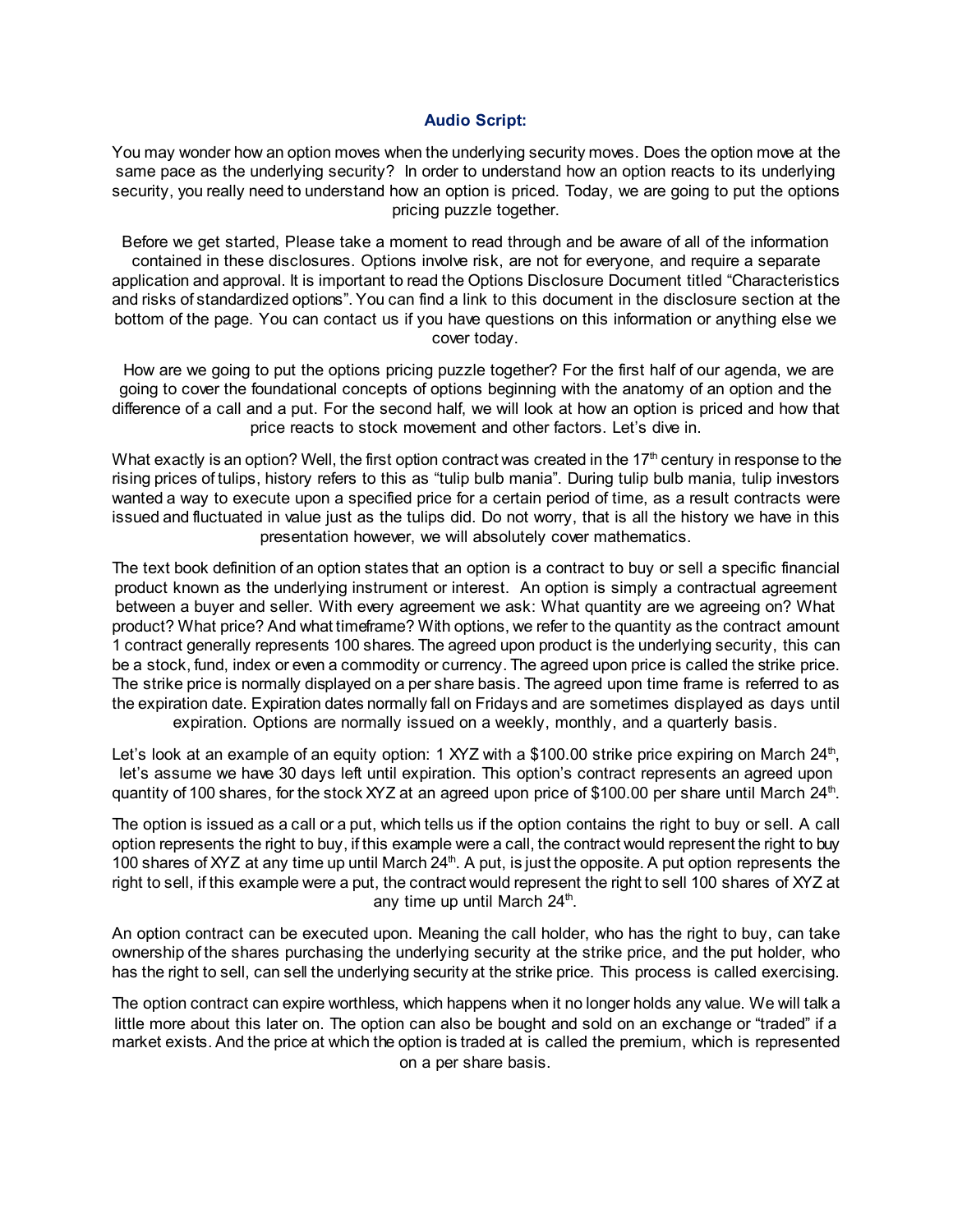Let's dive deeper into a call and a put option. The best way to depict this is on a t-chart. We put calls on the left and puts on the right. Let's look at calls first. An option can be bought to open or sold to open. This means that you are entering into the contract as a buyer or seller. If you buy a call to open, you hold a long call. If you sell a call to open, you hold a short call. The purchaser of the long call owns the right to buy the underlying security from the options seller at any time up until expiration.

The seller of the short call has the obligation to sell the underlying security to the long call holder if and when the long call holder chooses to execute upon the terms of the contract or exercise their option. Only long option holders can exercise, short call holders are notified and obligated to sell the shares at the strike. This is called assignment.

Let's look at our example, 1 XYZ \$100 Mar 24th Call at a premium of \$5.00 per share. The long call holder owns the right to buy 100 shares of XYZ at any time until Mar 24th and paid \$5.00 per share for this right to buy. The seller, or short call holder, has the obligation to sell 100 shares of XYZ, if and when the long call holder chooses to exercise. The seller of the call option collects the premium of \$5.00 per share. The seller of a call option will benefit if the stock remains below the strike price and is a bearish strategy. The long call holder will benefit if XYZ moves higher, is bullish, and has unlimited upward potential. XYZ can theoretically go to an infinite number. Because the seller or short call holder has the obligation to sell the shares to the long call holder, the short call holder may have to purchase XYZ at an astronomically high price in order to meet their obligation, if they do not already own XYZ. Because of this, the short call writer faces unlimited loss potential.

Puts are really just the opposite. A put represents the right to sell. If you buy the put to open you hold a long put. If you sell the put to open, you hold a short put. The purchaser of the long put owns the right to sell at the strike price at any time until expiration, the short put writer has the obligation to buy the shares if and when the long put holder decides to execute upon the contract. In example, let's look at the XYZ \$100 strike price put expiring Mar 24th trading at a premium of \$5.00 per share. The long put holder owns the right to sell 100 shares of XYZ at \$100.00 per share at any time until expiration and pays a premium of \$5.00 per share. The short put writer has the obligation to purchase the shares at \$100.00 and collects the premium of \$5.00 per share.

The short put writer does face substantial risk potential because XYZ can only go to zero. If the long put holder exercised the contract causing the short put writer to buy 100 shares of XYZ at \$100.00 per share, the put writer may have to sell the shares at a full loss. A long put holder benefits, when the stock goes down. Because they would own the right to sell at a higher price, a long put is bearish. The short put writer benefits if the stock remains above the strike price. A short put is bullish.

Basically, a long option holder wants the contract to have value and the short option writer wants the option to expire without any value. As you can see from this chart, a long call and a short put benefit from upward stock movement, and a short call and a long put benefit from downward stock movement. This 'T' chart is used to visually display the relationships of a call and a put. If you fully understand a long call, you can use this chart to clarify the rest. From here on forward, we are going to focus only long equity calls.

We just covered a lot, and introduced quite a few option terms you should be familiar with. Let's do a quick review before we move into options pricing. First, a contract, each option contract generally represents 100 shares. 2 contracts represents 200 shares, 3 contracts represents 300 shares, and so on. A strike price is the agreed upon price at which the contract holder can buy or sell a security. A call represents the right to buy if purchasing, the seller is obligated to sell the shares. A put represents the right to sell if purchasing, the seller is obligated to buy the shares. A long option is created when you enter the contract as the buyer or buy to open. A short option is created when you enter the contract as the seller or sell to open. Exercising an option means that you execute upon the terms of the contract, only long option holders are able to exercise their options. Assignment occurs when the long option holder exercises their option and a short option holder is notified and fulfills their obligation.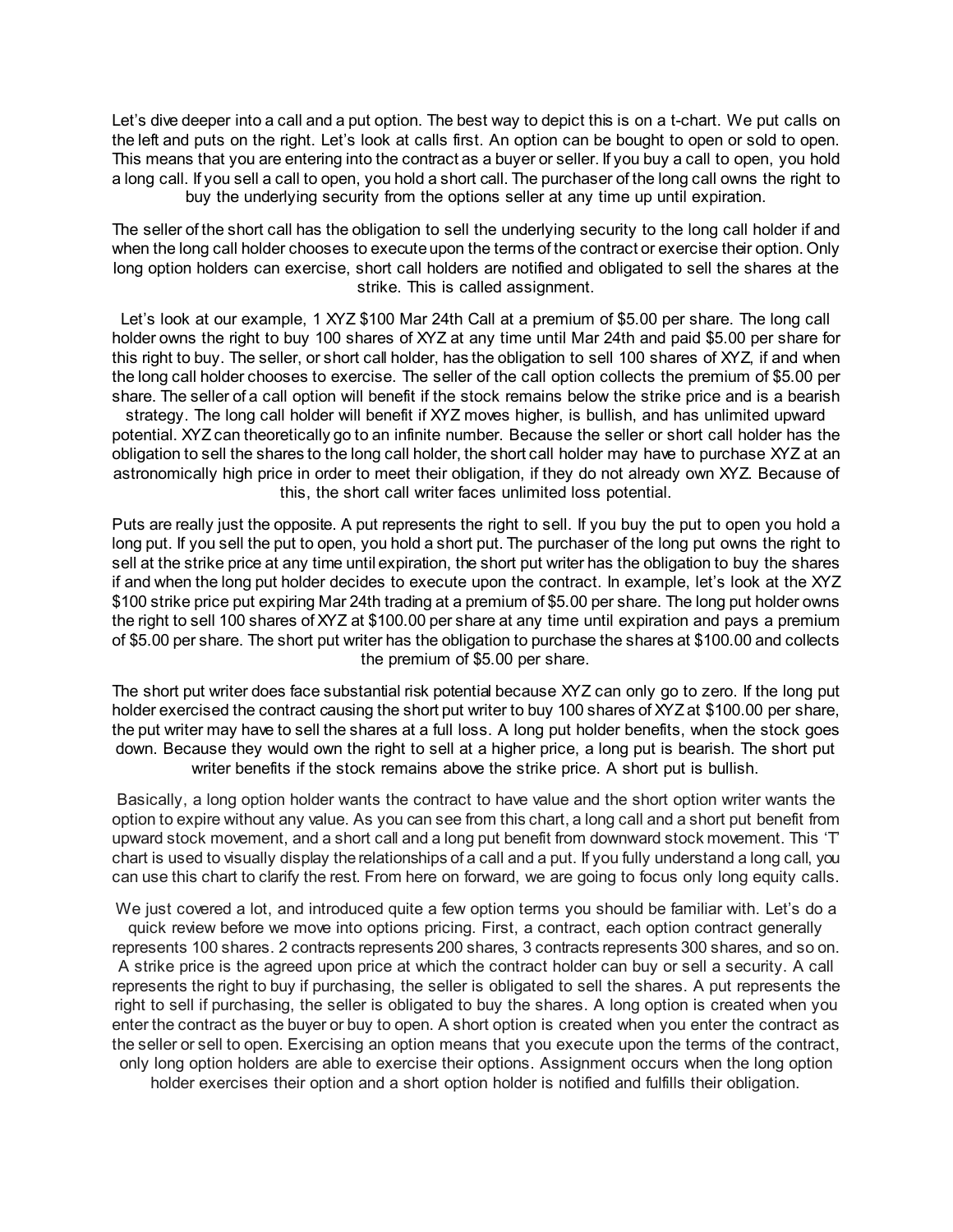A premium is the price paid or received for the options contract, this price is represented on a per share basis. Which leads us to our next question. How is an option priced?

We already know that an option's price is known as the premium. An option's premium is made up of two main components: Intrinsic value and extrinsic value. Intrinsic value really means internal factors that affect the options price. Like if the option's strike price is more favorable than the market price. We call this an in-the-money option. Let's assume XYZ is trading at \$105.00 per share and a XYZ 100 strike 30 days until expiration call is trading at a premium of \$6.00. Well, the call represents the right to buy 100

shares of XYZ at \$100 per share, the contract can be exercised to purchase 100 shares of XYZ at \$100.00 and immediately sold at the current market price of \$105.00 per share, capturing a \$5.00 profit. This means that this contract is in-the-money by \$5.00 per share. Simply because buying at the strike price more favorable than buying at the market price. This in-the-money value of \$5.00 represents the premium's intrinsic value. But, the option is trading at a premium of \$6.00, and \$5.00 represents intrinsic value, therefore, the remaining dollar represents the extrinsic value. Extrinsic value really means external factors that affect the price of the option and is primarily comprised of time value and implied volatility. Interest rates and dividends are also extrinsic value components.

Let's talk about time value, this contract has 30 days left until expiration, other contracts have shorter or even longer expiration dates. The important point is: the more time you have until expiration, the more time you have for the stock to move above or below your strike price, the more expensive the option will be. An option with a \$100 strike price with 90 days until expiration will be more expensive than the same strike with 30 days until expiration. Because the option with 90 days until expiration has more time to become profitable. Time is always working against us, in every aspect, time value is a decaying asset. The time value of an option begins to diminish the moment the option is created.

What about implied volatility? We are not going to focus heavily on implied volatility but it is important to know the foundational aspects. Implied volatility is the market's forecast in a likely movement of a security. Think about earnings, when a stock is about to report earnings, we know the exact date and time this will occur. Once the stock reports, it normally reacts drastically up or down depending if it hit or missed analysts' expectations. Because, the market anticipates a large price swing up or down, the option will be more expensive. The more likely you are to move above or below your strike, the more expensive the option will be. The price of the option will inflate pre earnings in anticipation of the report and deflate post earnings because there is a less likely anticipated movement up or down after earnings reports and the stock reacts. This is sometimes referred to as the earnings volatility crush.

What's important to take away here is that an option's price is determined based on more than just the price of the underlying security, other external factors can drive the price of an option up or down.

Therefore we differentiate between the options' intrinsic and extrinsic value. The option's premium could be comprised of a combination of intrinsic and extrinsic value or it could even be made up of only intrinsic value, or only extrinsic value. This is why the option does not move in tandem or even as much as the underlying security. Let's look at a few more examples to explain this concept more.

Our underlying security, XYZ, is still trading at \$105.00 per share. Let's look at a XYZ \$95.00 strike price call with 30 days left until expiration trading at a premium of \$12.00. This contract represents the right to buy 100 shares of XYZ at \$95.00 per share at any time until expiration. Well, if we own the right to buy at \$95.00 per share and can immediately sell on the market for \$105.00 per share, then this contract has an intrinsic value of \$10.00. The remaining \$2.00 represents the extrinsic value. Let's look at a higher strike price at a \$100 strike call with 30 days left until expiration trading at a premium of \$8.00. Now, we have the right to buy XYZ at \$100.00 and the market is pricing XYZ at \$105.00. Therefore, the intrinsic value of this contract is \$5.00 per share. The extrinsic value of this contract is the remaining \$3.00.

Let's look at a \$105.00 strike price with 30 days left until expiration trading at a premium of \$5.00, this contract contains the right to buy 100 shares of XYZ at \$105.00 per share. The market price of XYZ is equivalent to the strike price of this contract.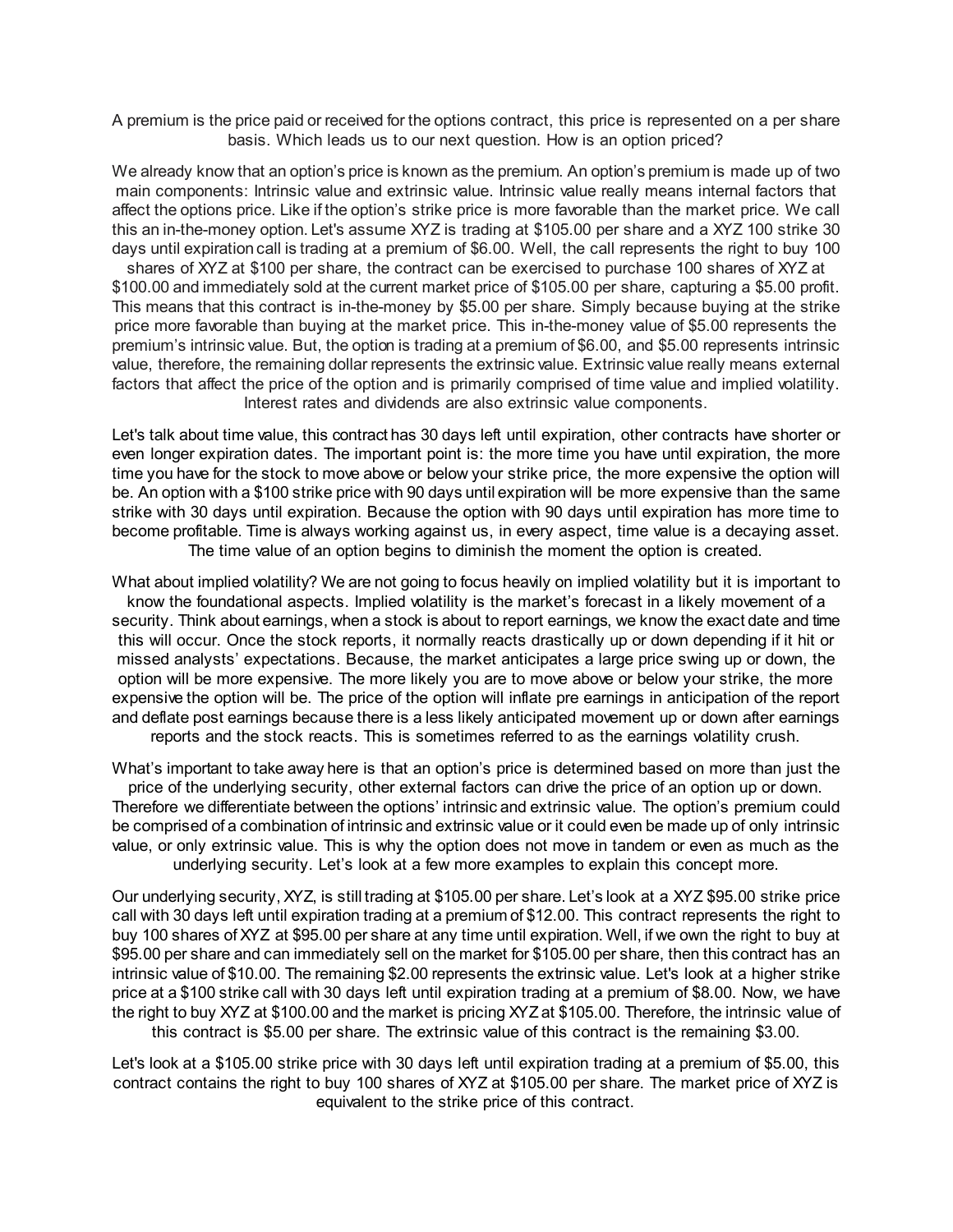This means this option does not have any intrinsic value because it doesn't make sense to exercise, you can purchase XYZ on the market at the same price the contract can be executed upon. This contract is not in-the-money and is what we call at-the-money. At-the-money options have the same strike price as the market price. The contract's \$5.00 premium is made up of only extrinsic value.

How about a \$108.00 strike price with the same expiration period? The premium is at \$4.00 per share. Well, this contract contains the right to buy 100 shares of XYZ at \$108.00 per share at any time up until the expiration date. If XYZ is trading at \$105.00, buying at the market price of \$105.00 would be more

favorable than buying at the strike price of \$108.00. This contract is considered out-of-the-money because it does not have any intrinsic value. Out-of-the money options have a strike price less favorable than the market price. Therefore the entire \$4.00 premium is made up of only extrinsic value. All of these examples have 30 days until expiration. Which means there is "time value" priced into the option. XYZ has 30 days to move above or below the strike; there is extrinsic value as long as there is time. However, as time goes by the time value will deplete, which means the option will not necessarily move dollar for dollar with XYZ. Let's look a little more at time value with some examples.

XYZ is rather sideways and still at \$105.00 per share. Let's look at a XYZ 100 strike call with 0 days until expiration trading at a \$5.00 premium. Well, this contract represents the right to buy XYZ at a price of \$100.00 per share. If the market is pricing XYZ at \$105.00 per share, this contract has to be worth at least \$5.00 per share. The option is in-the-money by \$5.00 per share, which makes up the option's intrinsic value. However, this option has zero days left until expiration, which means today is expiration day. Time has run out and therefore this option is only worth its intrinsic value. If we look at the same XYZ 100 strike option out another 30 days, we see that it is trading at a premium of \$8.00 per share. This option has the same strike as the previous, therefore has the same intrinsic value of \$5.00. This option has an extrinsic value of \$3.00, as the option has more time value.

Let's look at the same strike with 45 days left until expiration, the option is trading at a premium of \$9.00 per share. Again, the intrinsic value remains the same because the strike price has not changed. However, this option has \$4.00 of extrinsic value. Let's look at the same strike with 60 days left until expiration trading at a premium of \$9.50. The intrinsic value remains at \$5.00 per share, and the extrinsic value is \$4.50. You might have made an observation and saw that time value is not linear and does not move equally. And what I really means is: longer dated options have the most time value and are more expensive, as the option moves closer to expiration it completely loses its time value. The time value component of the option's premium decays at a slower rate the longer dated they are, and as the option nears expiration, the time value begins to rapidly decay. As you can see here, the call with 60 days until expiration decays slower than the call with 45 days left until expiration, it lost 50 cents, and diminishes very quickly as it becomes closer to expiration losing \$1.00 of time value between 45 day and 30 day expiration dates and accelerates within the next 30 day period to zero time value. An option will normally only be worth its executable value or "intrinsic value" on expiration. Which makes sense, time has ran out. Therefore, there is no time value.

If purchasing an option that only has time value, it is out-of-the-money, you may not see the option's price move up as much as the stock moves up. This is because the option is only decaying its time value and is not worth executing upon. The option may move sideways as the stock price increases if it remains outof-the-money. Let's look at what happens when XYZ does move in price.

Let's look at a hypothetical options trade for XYZ from the buyer's and seller's eyes. XYZ is still trading at \$105.00 per share. The buyer enters the contract by buying to open 1 XYZ \$100 strike call with 30 days left until expiration and pays a premium of \$6.00 per share. The Seller enters the contract by selling to open the same contract and collects the premium of \$6.00 per share. Let's discuss each strategy: The buyer now holds a long call that contains the right to buy 100 shares of XYZ at \$100.00 per share at any time for the next 30 days in exchange for a \$6.00 premium. The long call holder is bullish and will profit if XYZ goes up in value beyond \$106.00 per share, we have to take into account what you purchased the option for in addition to the price you can purchase the stock for.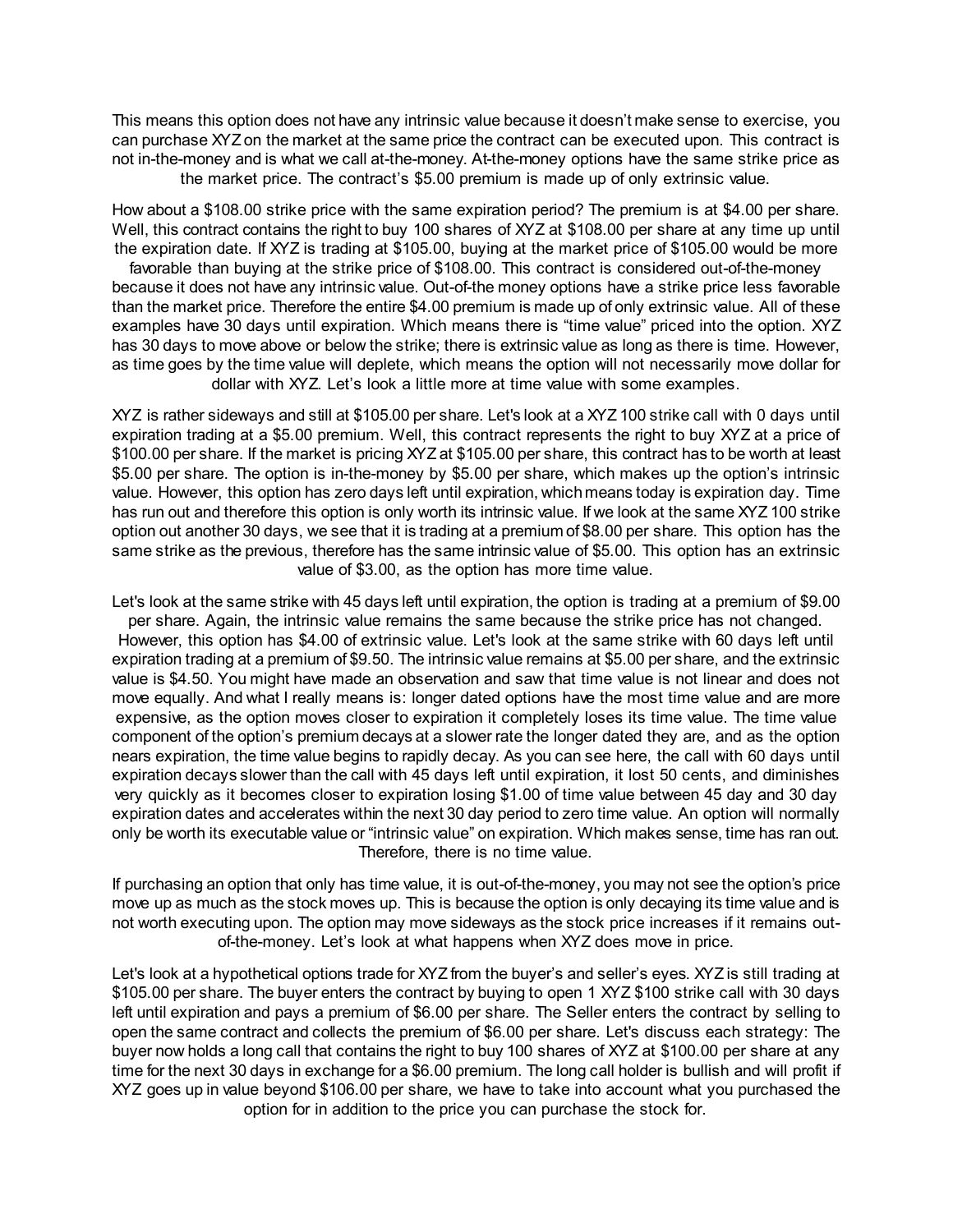The most the long call holder can lose is limited to the premium paid of \$6.00. If XYZ moves down in value, the long call holder does not have to execute on the contract and it will not make sense to. If the contract is not worth anything at expiration, it will simply expire worthless. Which is the worst case scenario for the long call holder. The seller will hold a short call that contains the obligation to sell 100 shares of XYZ at \$100.00 per share at the buyer's discretion. The short call holder is bearish to neutral and will reach maximum profit if the contract is not worth exercising and XYZ is below the strike price of \$100.00 at expiration. If the long holder were to exercise the contract and buy 100 shares of XYZ at \$100.00, the short call holder would have the obligation to sell the shares at \$100.00 per share. If the short call holder does not own any XYZ, or the right to buy XYZ, and is obligated to sell the shares, they may have to buy XYZ at the market in order to meet their obligation. XYZ can theoretically go to an infinite number exposing the short call holder to unlimited loss potential. If XYZ were to move up in value, the short contract holder will break-even at \$106.00, when the market price of XYZ is equivalent to the strike price plus the premium collected. Let's see what happens if XYZ is at \$110.00 per share at expiration.

At expiration, the option normally prices in only its intrinsic value. In this case, \$10.00 per share. Again, this is because the option contains the right to buy at \$100, and the market is priced at \$110. The contract is in-the-money because the option is more favorable by \$10.00 per share. The long call holder would have a gain of \$4.00 per share. They purchased the option for a \$6.00 premium and would be able to sell to close the option if a market exists for \$10.00 resulting in a \$4.00 per share gain. The short call holder would have a loss of \$4.00 per share. They sold the option, collected a \$6.00 premium, and would be able to buy to close the option for \$10.00 if a market exists resulting in a \$4.00 loss per share. If a market exists, on expiration, the long call holder does not have to exercise their contracts, they can sell to close the option at the market. The short call holder can buy to close their option to end their obligation. What if XYZ were at \$105.00 at expiration? The XYZ call is still in the money, this is because the strike price of \$100.00 is still more favorable than the market price of \$105.00. The option will be worth the intrinsic or in-the-money value of \$5.00 per share. The long call holder can sell to close the option on the market at \$5.00 per share, which will result in a \$1.00 loss. The short call holder, can buy to close at \$5.00 per share, resulting in a \$1.00 gain.

The short call holder was able to profit in this scenario because the option lost all of its time value. The short call holder is able to buy the option to close at a lower price than what it was sold for even though the underlying remained at \$105.00 per share. The long call holder lost all of the time value purchased. Notice, how the stock did not move and the option still lost value, this is another example how an option will not move in tandem with the stock. This option was purchased with intrinsic value at the time of the opening transaction. If the option was at-the-money or out-of-the money at the opening of the trade, the option would have been purchased at a lower price, but the holder would need XYZ to move more in order to capture profit.

What would happen if XYZ were at \$90.00 per share at expiration? The option contract would be out of the money as buying 100 XYZ at \$100.00 per share is not more favorable than the market's price of \$90.00 per share. The option does not have any intrinsic value, and time has ran out, therefore, the option is worthless. The long call holder will reach their maximum loss at \$6.00 per share. The short call holder will reach their maximum gain of \$6.00 per share. In this scenario, not only did the time value completely decay, the stock moved down below the strike price and the option lost its intrinsic value. In these examples, we looked at what would happen to an options price at expiration. You do not have to hold your option until expiration. In fact, if a market exists, it is very common for buyers and sellers to close out their options prior to expiration in order to recoup time value purchased, remove risk, and ultimately when your exit price points are hit.